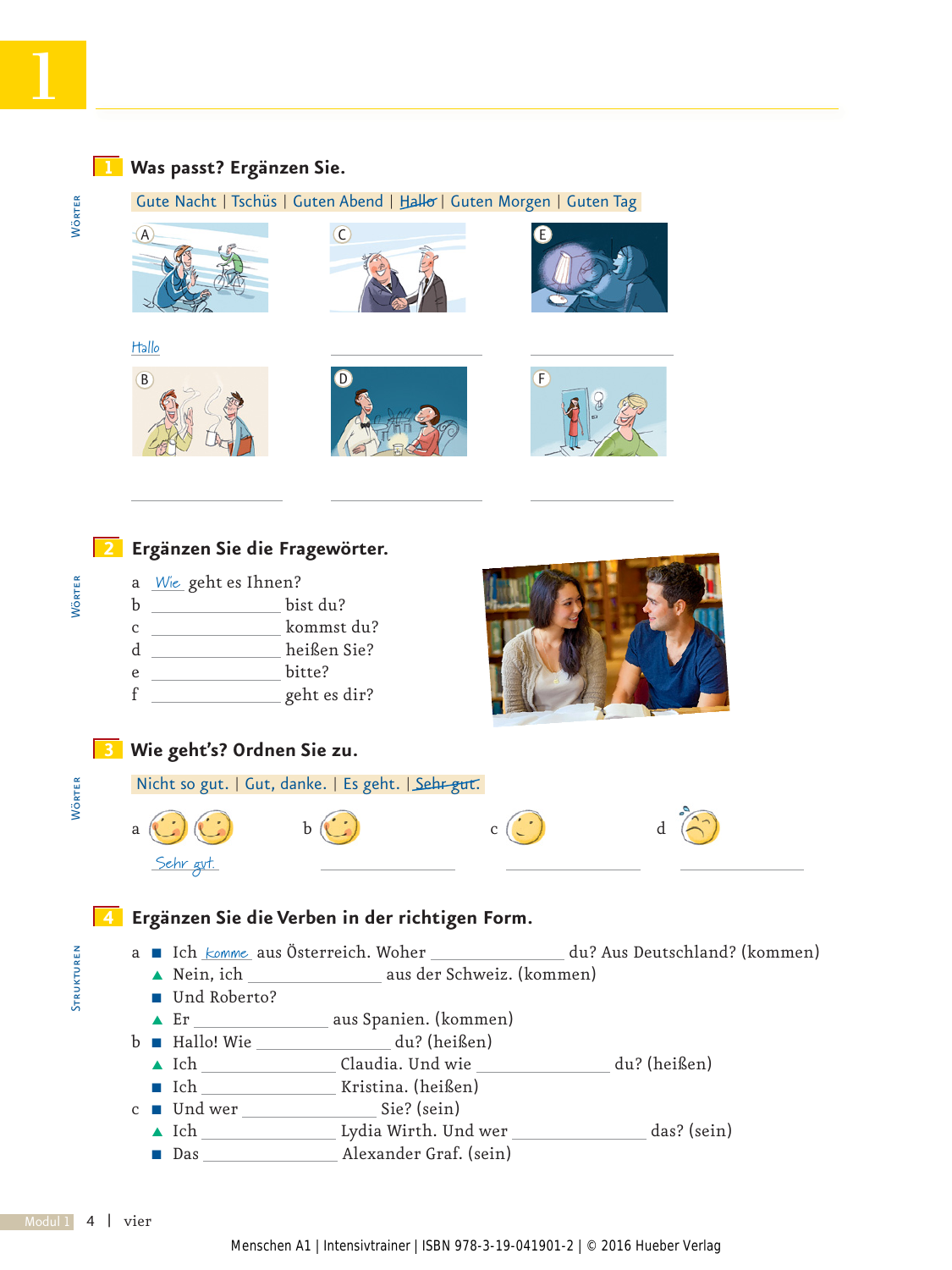### **5 Schreiben Sie Sätze.**

- a bin / Ich / Lara Sommer Ich bin Lara Sommer.
- b aus Deutschland / Ich / komme .
- c Carlos Moreno / heißt / Er .
- d ist / Mein Name / Semra Yildirim .
- e sind / Und wer / Sie ?

### **6 Ergänzen Sie.**

- M Hallo! *Ich* bin Irina. Und wie \_\_\_\_\_\_\_\_\_\_\_\_\_\_ du?
- ▲ Mein ist Oliver.
- Q kommst du?
- ▲ Ich komme Österreich. Und du?
- Ich aus Russland.

### **7 Ordnen Sie das Gespräch.**

- O Ich buchstabiere: F-a-t-e-m-e-h N-o-a-m-a-n.
- O Und woher kommen Sie? Aus der Schweiz?
- O Guten Tag. Ich heiße Tobias Maier. Und wer sind Sie? 1
- O Ich komme aus Deutschland.
- O Ich heiße Fatemeh Noaman.
- O Nein, ich komme aus dem Iran. Und Sie?
- O Wie bitte?



- 8 Gut, danke. Und Ihnen?
- 9 Woher kommen Sie? Aus Österreich?
- 10 Und woher kommst du?
- 11 Wer sind Sie?
- 12 Und wie heißt du?
- 13 Tschüs.
- 14 Auf Wiedersehen.

# **COMMUNIKATION**

# Strukturen Kommunikation Kommunikation **COMMUNIKATION**

 Kommunikation **COMMUNIKATION** 



- 1 Mein Name ist Miriam Keller. A
- 2 Ich bin Johanna.
- 3 Hallo!
- 4 Guten Tag.
- 5 Wie geht es dir?
- 6 Wie geht es Ihnen? 7 Sehr gut. Und dir?

**STRUKTUREN**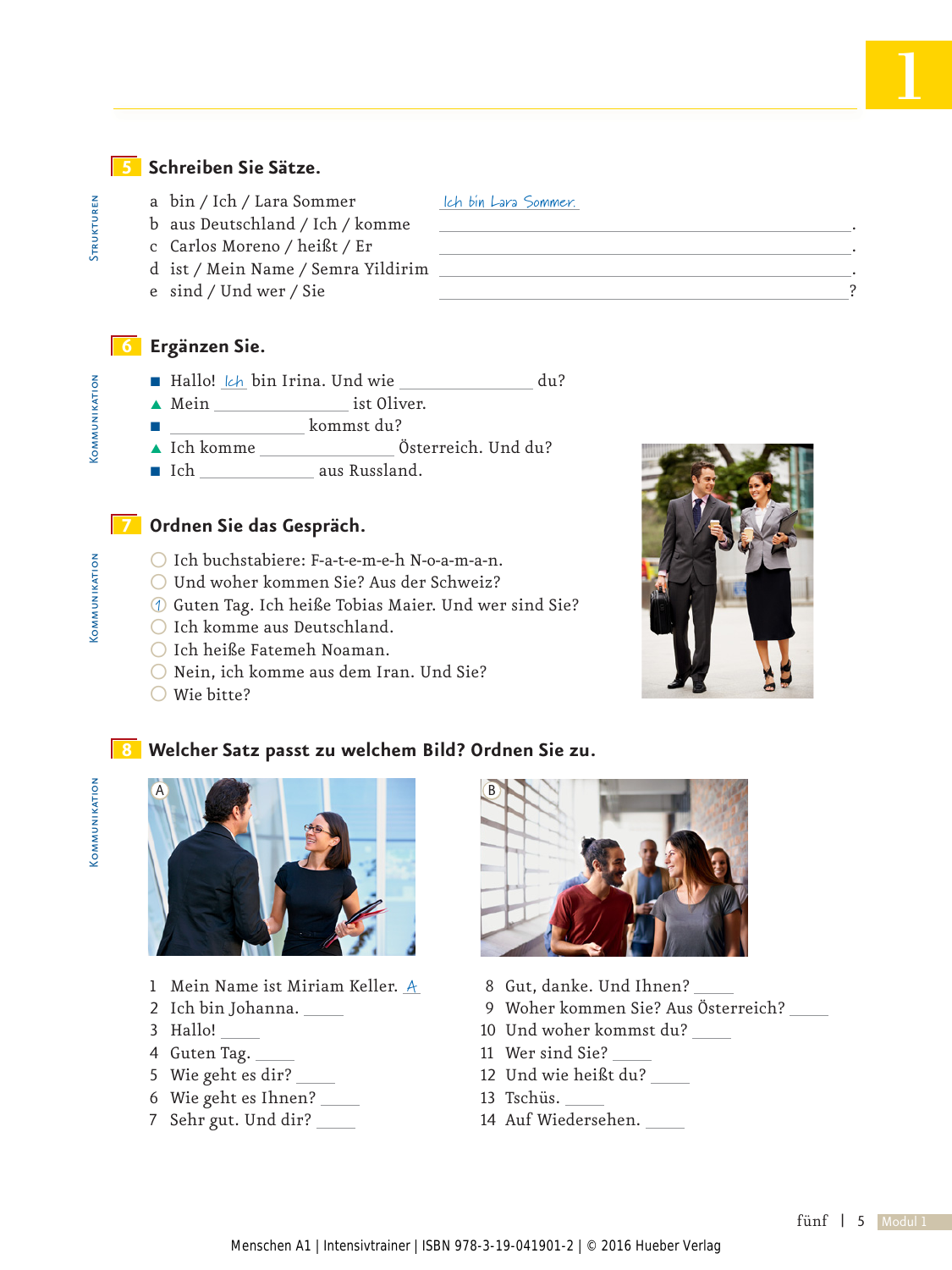#### **9 Hören Sie und kreuzen Sie an: richtig oder falsch?** CD 1 richtig falsch a Der Familienname ist Schneider.  $\qquad \qquad \otimes \qquad \bigcirc$ b Verena kommt aus der Schweiz.  $\bigcirc$  O O O C Marco Gallo kommt aus Bern.  $\bigcirc$  O O c Marco Gallo kommt aus Bern. O O Hören  $\infty$

- d Karsten Hansen kommt aus Österreich.  $\bigcirc$
- e Frau Bindu kommt aus Indien.

### **10 Hören Sie und schreiben Sie die Namen.** CD 2

### **11 Wer ist das? Schreiben Sie.**







Vorname: Adam Vorname: Lise Vorname: Pierre Familienname: Nowak Familienname: Andersen Familienname: Garang



Herkunft: Frankreich

1 Das ist Adam Nowak. Er kommt aus Polen.

2 3

### **12 Was sagt die Person? Schreiben Sie.**





Vorname: Eduarda Familienname: Pereira

| a. | lch |
|----|-----|
|    |     |
|    |     |
|    |     |
|    |     |

Herkunft: Brasilien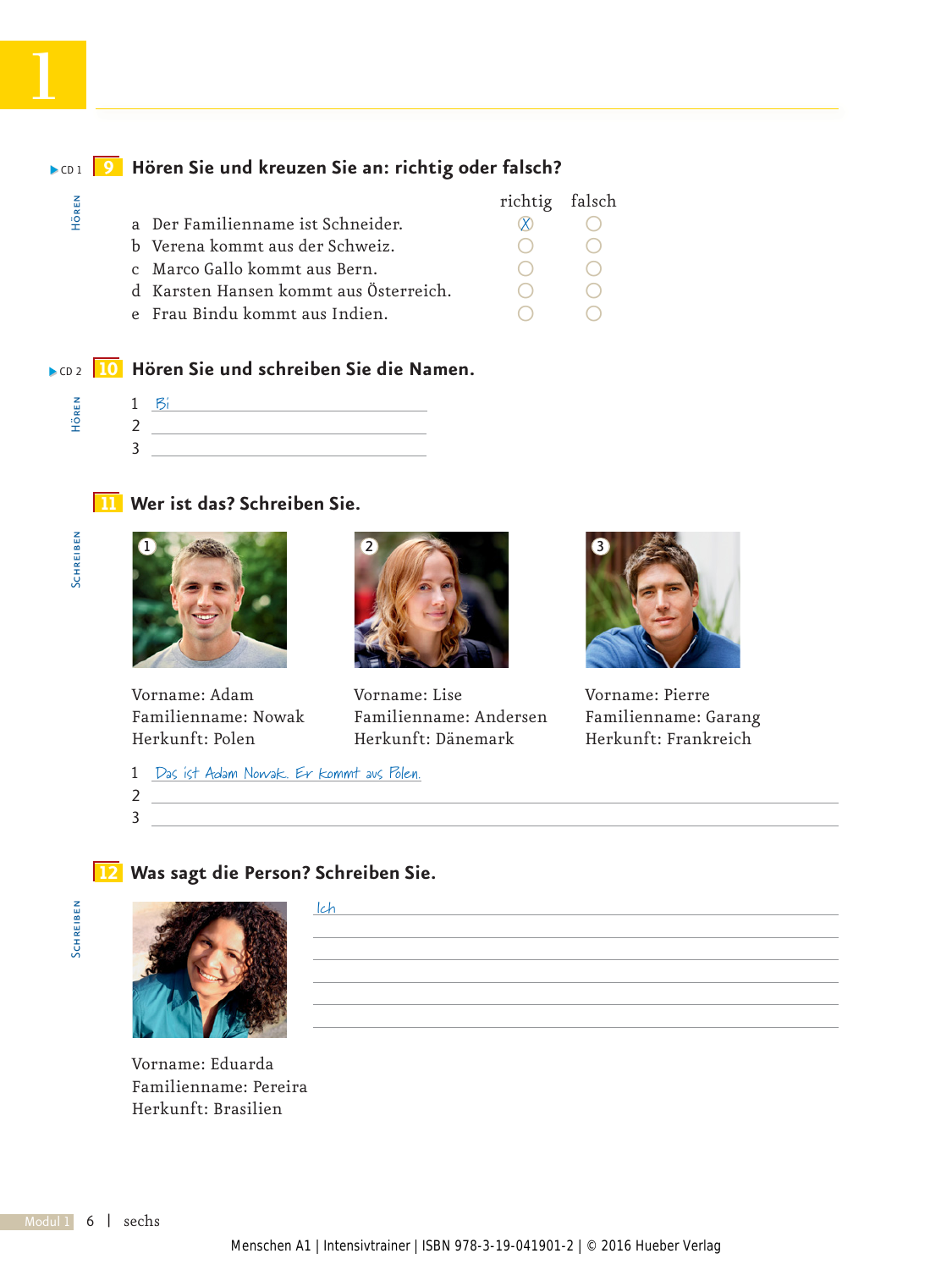### QUELLENVERZEICHNIS

Cover: © Getty Images/Photodisc/Image Source

- S. 4: Ü2 © Thinkstock/Wavebreak Media
- S. 5: Ü7 © Thinkstock/Monkey Business Images Ltd;
- Ü8: A © Thinkstock/iStock/monkeybusinessimages; B © iStock/PeopleImages
- S. 6: Ü11: 1 © iStock/azndc; 2 © fotolia/Tyler Olson; 3 © Thinkstock/Fuse; Ü12 © fotolia/lu-photo
- S. 7: Ü1: A © Thinkstock/iStock; B © fotolia/Albert Schleich; C © PantherMedia/Andres Rodriguez; D © irisblende.de; E © Thinkstock/iStock/BakiBG; F © fotolia/Jonny; Ü5 © Thinkstock/Creatas Images
- S. 9: Ü10 © iStock/bonniej; Ü12: 1 © Thinkstock/ iStock/g-stockstudio; 2 © Hueber Verlag/Franz Specht; 3 © fotolia/photofey; 4 © fotolia/andreaxt
- S. 10: Fahnen: Deutschland, Frankreich, Slowenien, Polen © Thinkstock/iStock; Österreich, Schweiz, Groß britannien © Thinkstock/iStock/Physicx; USA © Thinkstock/Ingram Publishing; Spanien © Thinkstock/Hemera
- S. 11: Logo © Thinkstock/iStock/kanate
- S. 12: © Thinkstock/iStock/Stuart Jenner
- S. 13: A © Thinkstock/Hemera; B © Thinkstock/iStock/Dan Breckwoldt; C © fotolia/paul prescott; Reto © iStock/ Eduardo Jose Bernardino; Anna © iStock/annedde; Maria © irisblende.de
- S. 14: 1 © fotolia/Tiler84; 2 © Thinkstock/PhotoObjects.net/ Hemera; 3 © Thinkstock/iStock/Fotoplanner; 4 © iStock/ geheim1358; 5 © fotolia/James Phelps Jr; 6 © iStock/ simonkr; 7 © Thinkstock/iStock/Grigorev\_Vladimir; 8 © iStockphoto/sbayram; 9 © Thinkstock/iStock/ WesAbrams
- S. 15: © iStock/FOTOGRAFIA INC.
- S. 16: © DIGITALstock/D. Schneider
- S. 17: Ü2: 1 © iStock/AlbertSmirnov; 2 © Thinkstock/ iStock/koto\_feja; 3 © iStock/PaulaConnelly; 4 © iStock/ AlesVeluscek; 5 © iStock/deepblue4you; 6 © PantherMedia/ alextois; 7 © fotolia/Klaus Eppele; 8 © iStock/phant; Ü3: 1 © fotolia/Taffi; 2 © iStock/Karandaev; 3 © fotolia/ photoGrapHie; 4 © iStock/Eldad Carin; 5 © iStock/zentilia
- S. 18: © iStock/George Clerk
- S. 19: a © Thinkstock/Stockbyte; b © Thinkstock/iStock/ knotsmaster
- S. 20: 1 © iStock/lucato; 2 © PantherMedia/Dietmar Stübing; 3 © PantherMedia/Reiner Wuerz ; 4, 5 © fotolia/Michael Möller; 6 © iStock/raclro; 7 © iStock/jaroon; 8 © iStock/ chas53
- S. 21: Ü4 © Thinkstock/iStock/ĐлеĐ<sup>3</sup> ĐĐ<sup>3</sup>/4ÑĐ<sup>2</sup>Đ ĐμĐ<sup>1</sup>/2Đ<sup>o</sup>Đ<sup>3</sup>/4; Ü5 © Thinkstock/iStock/Ridofranz
- S. 22: 1 © Thinkstock/iStock/monkeybusinessimages; 2 © Thinkstock/iStock/JGI; 3 © Thinkstock/iStock/Zoran Zeremski
- S. 23: 1 © Thinkstock/moodboard; 2 © Thinkstock/iStock/ poligonchik; 3 © Thinkstock/iStock/Naphat\_Jorjee; 4 © Thinkstock/iStock/a-wan; 5 © Thinkstock/iStock/ archideaphoto
- S. 24: © fotolia/yanlev
- S. 25: © fotolia/bit24
- S. 27: A © iStock/Editorial12; B © iStock/manley099;
- C © Pitopia/David Büttner; D © DIGITALstock/A. Lubba;
- E © iStock/alicat; F © DIGITALstock/F. Aumüller;
- G © iStock/mpalis; H © iStock/Cimmerian
- S. 30: a © fotolia/sumnersgraphicsinc; b © fotolia/Olga Patrina, c © PantherMedia/Doris Heinrichs; d © fotolia/ Birgit Reitz-Hofmann; e © iStock/SednevaAnna; f © fotolia/ Diedie55; g © fotolia/seen; h © iStock/duncan1890; i © iStock/jerryhat
- S. 31: © Thinkstock/iStock/Dmitry Pistrov
- S. 32: Smartphone © fotolia/Timo Darco
- S. 33: A © fotolia/juefraphoto; B © Thinkstock/iStock/Natalia Bratslavsky; C © Thinkstock/iStock/margouillatphotos; 1 © iStock/Yuri Arcurs; 2 © Thinkstock/Ron Chapple Studios; 3 © Thinkstock/iStock/m-imagephotography
- S. 34: Ü1: 1. Reihe: © Colourbox.com; © fotolia/Carmen Steiner; © PantherMedia/Detlef Schneider; © iStock/ LordRunar; 2. Reihe: © iStock/JVT; © iStock/stasvolik; © iStock/SteveMcsweeny; © fotolia/Ilja Mašík; Ü2 © Thinkstock/iStock/claudiodivizia
- S. 35: © Thinkstock/PHOTOS.com/Jupiterimages
- S. 37: Ü1 © Thinkstock/iStock/panic\_attack; Ü4 © fotolia/ Ivonne Wierink
- S. 38: Hintergrund Notizbuch © Thinkstock/iStock/ leszekglasner
- S. 39: Smartphone © fotolia/Timo Darco
- S. 40: A © Thinkstock/iStock/Ridofranz; B © Thinkstock/ iStock/Toxicoz; C © fotolia/Andrzej Tokarski; D © Thinkstock/iStock/og-vision
- S. 42: Ü11 © fotolia/Marco2811; Smartphone © fotolia/ Timo Darco
- S. 43: 1 © ddp images/MMV; 2 © F1online; 3 © Glow Images/ Alexey Zarubin
- S. 44: 1 © iStock/AdShooter; 2 © Thinkstock/iStock/Maria Grushevskaya; 3 © fotolia/Otto Durst; 4 © Thinkstock/ iStock/Carol\_Anne; 5 © fotolia/jomare; 6 © Thinkstock/ iStock/zsoltberend; 7: Schild © fotolia/Regormark; Symbol Zentrum © Thinkstock/iStock/tkacchuk; Hintergrund © Thinkstock/iStock/

Dmytro\_Skorobogatov; Ü2: Pfeile © Thinkstock/iStock/ Hilch; Ampel © Thinkstock/Hemera/Martin Crowdy

- S. 46: © Thinkstock/iStock/Aidon
- S. 47: a © Thinkstock/iStock/Andriy Bandurenko; b © Thinkstock/iStock/Givaga; c © fotolia/Michael Shake; d © iStock/jallfree; e © iStock/duckycards; f © Thinkstock/ iStock/Olesya Tseytlin; g © Thinkstock/Photodisc/Ryan McVay; h © Thinkstock/iStock/Maksym Bondarchuk; i © Thinkstock/iStock/pioneer111
- S. 48: © Thinkstock/iStock
- S. 50: von oben: © PantherMedia/Martina Berg; © fotolia/ view7; © fotolia/blue-images.net; © iStock/xyno
- S. 53: A © iStock/Rrrainbow; B © DIGITALstock/Müllek; C © iStock/vgajic; D © irisblende.de; E © Thinkstock/iStock Editorial/graphia76; F © Thinkstock/iStock/Jasmina976; G © MEV
- S. 54: © Thinkstock/iStock/Vlajs
- S. 55: © iStock/Christopher Ames
- S. 56: Smartphone © fotolia/Timo Darco